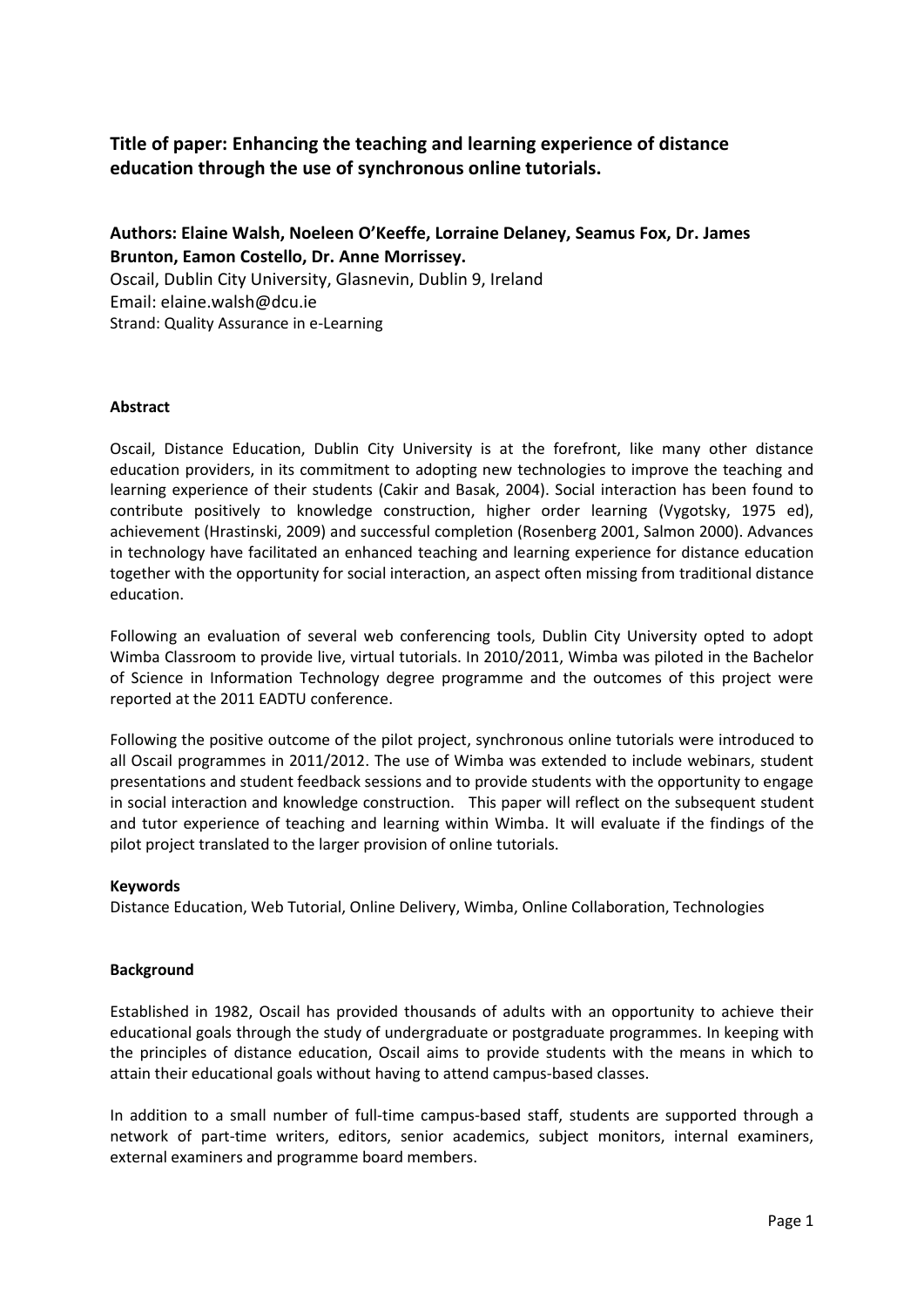Until recently, the main mode of academic support has been through non-compulsory face-to-face tutorials and asynchronous online support in the virtual learning environment. While the benefits of attending tutorials are significant, the numbers of students attending tutorials has declined. One of the key challenges we have faced has been ensuring the provision of quality academic support with declining student attendance.

Furthermore, the proliferation of technology within society has led to an increasing expectation and demand from students for the integration of new technologies into academia. Following the demand, from our students for the provision of online teaching sessions, online tutorials were piloted on the Bachelor of Science in Information Technology (BSc in IT) programme offered by Oscail, during the 2010/2011 academic year. The findings of this pilot were reported at the 2011 European Association of Distance Teaching Universities conference held in the Anadolu University in Eskisehir, Turkey. Following its successful implementation, the pilot was then adapted for the Bachelor of Arts in Humanities programme; online tutorials were fully integrated within all of the modules of the BSc in IT and a number of the postgraduate programmes.

The focus of this paper is the integration of online tutorials; the effectiveness of this method of teaching and learning; the experience of the teaching staff and students; and the key changes required to teach in a different mode of delivery.

## **Theoretical framework**

## Technology Changes

Changes in technology and globalisation have had a huge impact on culture and "are dissolving frontiers in education" (Harry and Perraton, 1999:1). The technological and communication revolution and advancements have reshaped the world in which we live and inevitably the nature of education. Rajasingham (2011) argues that higher education cannot be excluded from this revolution. Even the method used to find information and the way in which we communicate with other people has been reshaped by technology (Conole 2012). Information has become increasingly accessible with vast amounts of information, now being stored on the Cloud (Naughton 2012), becoming instantly available through such mobile devices as smartphones. With the assimilation of technology into the very fabric of our lives, we cannot ignore the impact this will have on education.

"Perhaps the first significant disruption caused by e-learning capabilities and approaches is in the field of distance education" (Garrison, 2003: 66). Over the past eighteen years, distance education has assimilated and been transformed by technological advances. Keegan (1996) identified technology as one of five key distinguishing features of distance education. Some forecast that traditional distance education will not feature in the education of the future (Evans & Pauling, 2010 cited in Garrison, 2011: 66) however, others challenge this viewpoint with the opinion that the future of education will rely on a modified embodiment of distance education, transformed by e-learning (Miller, 2010 cited in Garrison, 2011: 66). While the introduction of Virtual Learning Environments such as WebCT and Moodle facilitated asynchronous communication among students and tutors, the void still existed for synchronous communication. New technologies such as virtual classrooms provide distance education with the tools to deliver high quality, interactive academic support to offcampus students in an innovative and dynamic way (Cakir, 2004).

Theory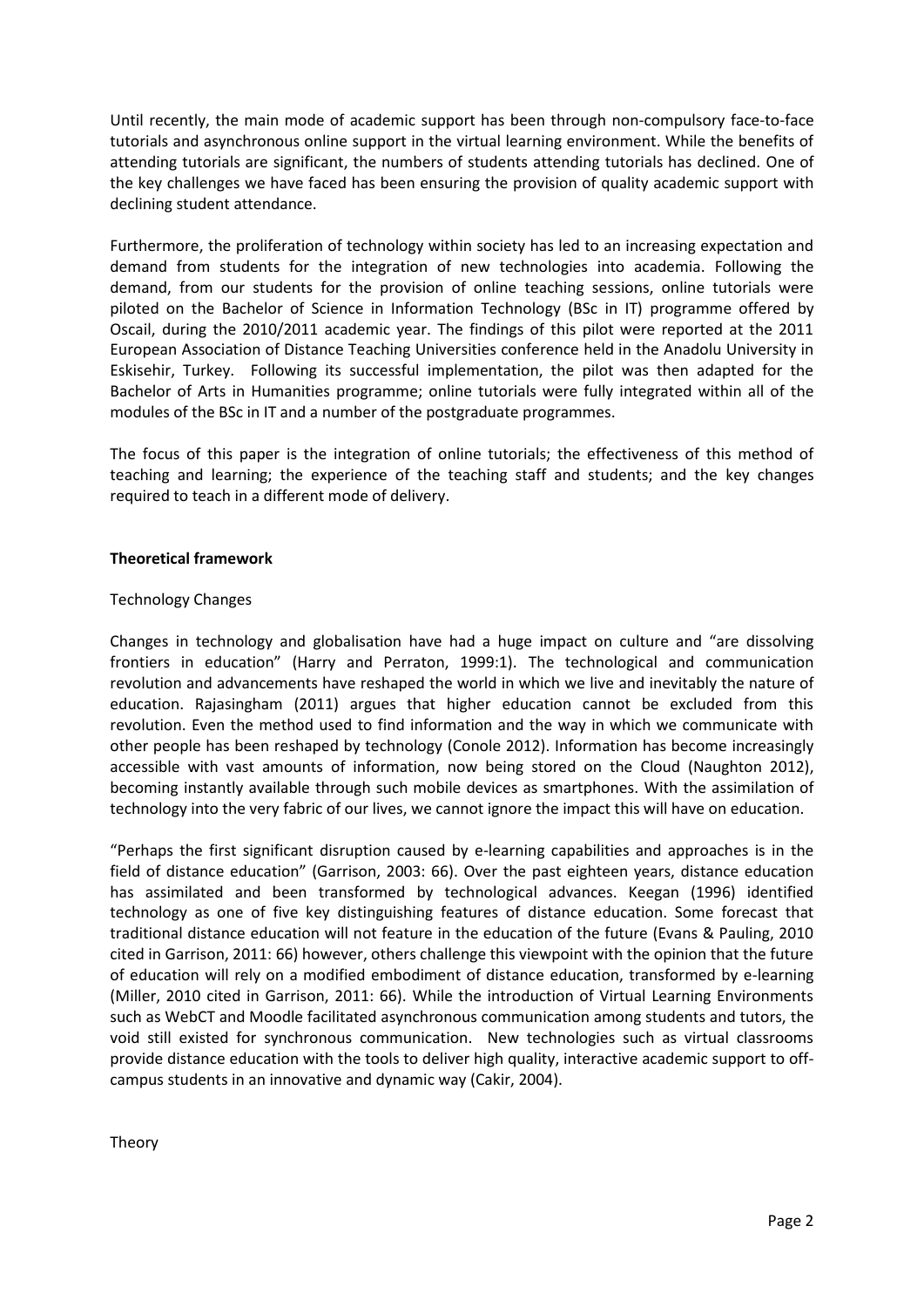While the modes of delivery may differ, regardless of whether a course is offered online, on-campus or blended, students will use technological tools to communicate with their peers (Brooks, 2012). Social interaction is not only a powerful tool in counteracting feelings of isolation and supporting retention (Salmon 2000, Simpson 2003), it is key to facilitating knowledge construction (Vygotsky 1978, Habermas 1979).

Vygotsky claims that there is a level of attainment that we can achieve on our own but to achieve a level of deeper learning and understanding we must interact with a more knowledgeable other. This area between what we can achieve on our own and what we can achieve through our interactions with a more knowledgeable other is referred to as the Zone of Proximal Development. Vygotsky believed that it is within this zone where learning occurs. One of the challenges of distance educations has been providing the opportunities for students to interact with a more knowledgeable other, such as a tutor.

Collaboration, afforded through synchronous communication tools, amongst students is also important in building a community (Ingram & Hathorn 2004). For traditional distance education students that community is constructed within face-to-face tutorials but learning communities can also be constructed online. Institutions concerned with the online delivery of courses must scaffold interactions in such a manner as to encourage the creation of effective learning communities. Once these communities form and thrive, knowledge-building should increase (Palloff and Pratt, 2005). Tutors within an online learning environment must develop specific skills to promote, moderate and support communication and collaboration. The design and development of the course and the assignments along with skilled moderators are crucial in directing students and facilitating effective online communication and collaboration.

In an effort to promote social interaction and knowledge construction, Oscail actively encouraged tutors to make use of interactivity in their online tutorials. During the opening tutorials, tutors used the 'break-out' rooms feature in Wimba as a method to focus on community building activities (Ingram & Hathorn, 2004). These activities promote interdependence (Johnson et al, 1998) as group discussions promote the learning of all members of the group and enhance the overall knowledge base of the group.

## **Methodology**

The student and tutor experience of using Wimba was evaluated through the use of online surveys consisting of both qualitative and quantitative questions. A mix of closed and open questions (consisting of no more than ten questions) were selected to gather information and assess students' perceptions on various aspects of the Wimba tutorials. During the 2011/2012 academic year, the survey was made available to students across all Oscail programmes, both postgraduate and undergraduate.

At the end of the 2011/2012 academic year, a separate survey consisting of seventeen questions was designed and disseminated to all tutors who were assigned online tutorial groups. The tutor survey consisted of a combination of closed and open questions.

The surveys were designed so that it would require on average no more than five minutes to complete.

The quantitative questions utilised a five point Likert scale, with responses ranging from 'strongly agree' or 'excellent' (1) to 'strongly disagree' or 'poor' (5). Results are summarised in Table format. A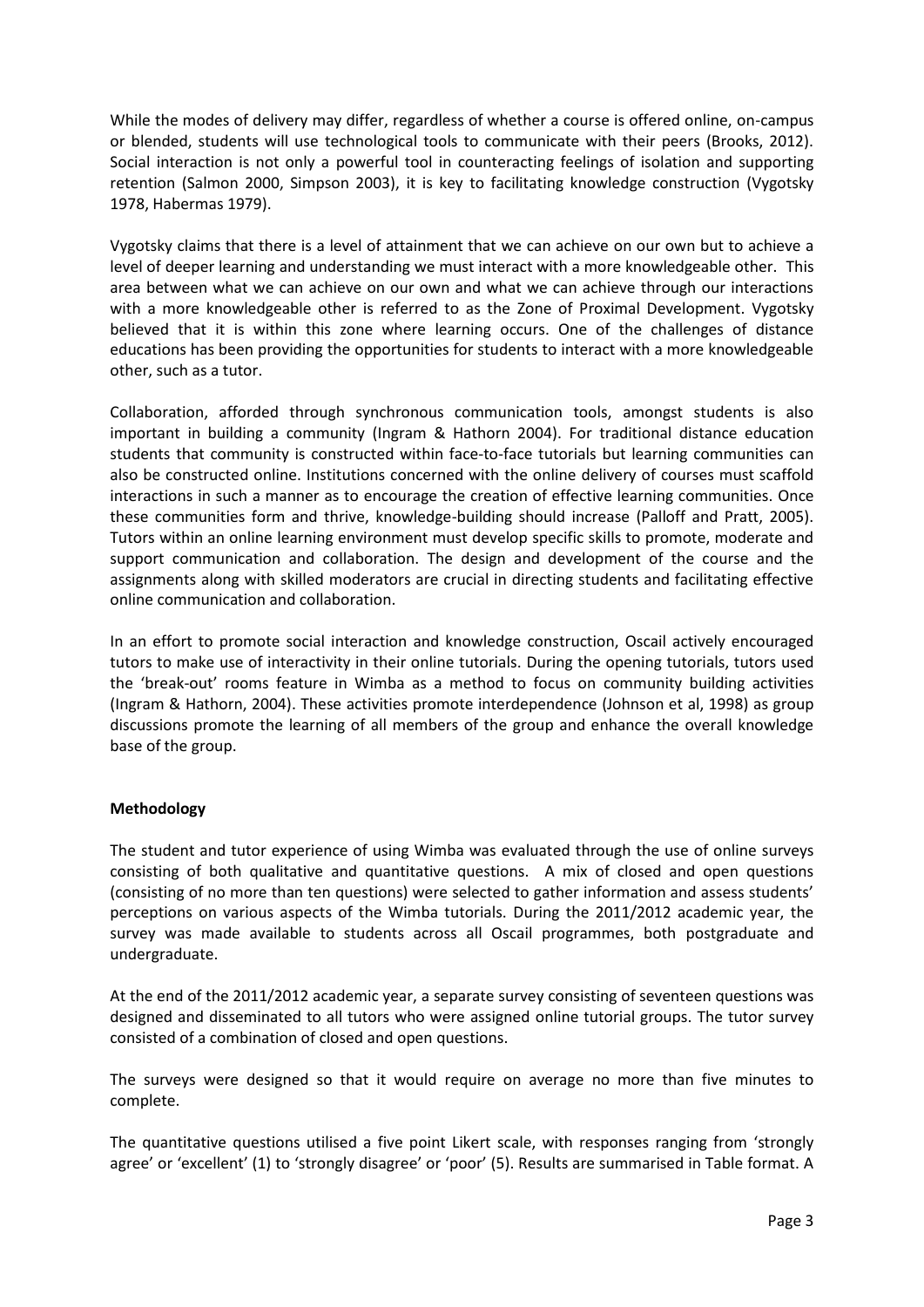value of three represent the middle position, a figure of less than 3 represents varying degrees of agreement; whereas a figure of greater than 3 represents disagreement.

## **Results**

The MSc survey had a response rate of 39%, the BSc survey had a 34% response rate and the Humanities programme had a response rate of 33%. (The humanities survey was made available to all humanities students with over one hundred and forty responses. Only 33 of these respondents had signed up for live online tutorials and so the response rate given is for those students who were registered for online tutorials only). The average response rate to the tutor survey across the three programmes was 63%.

## *Student survey*

## *Question 1: Do you have broadband access at home?*

The majority of students in all programmes had broadband access at home. The most common form of broadband access for BSc student was fixed line (27%), with wireless for both MSc students (52%) and BA students (49%).

# *Question 2: If you have broadband, what is the (nominal) download speed?*

The majority of students on all programmes had a download speed of between 1-5Mb.

## *Question 3: Please indicate you travel distance from DCU?*

Across all programmes, the majority of respondents reside within 30 kilometres of a university (In the case of MSc and BSc respondents this is DCU). Distance may not be an issue to this cohort of students, but due to the flexibility of distance education, it is still the preferred mode of study. The flexibility provides access to the students who not only live in a remote location and do not have access to part-time/evening course provision but also the students with work and family commitments who cannot attend existing part-time/evening courses.

## *Question 4: How many Wimba live classroom tutorials have you attended this academic year?*

| Tutorials  |         |         |        |         | Д       | э       |       | >6       |
|------------|---------|---------|--------|---------|---------|---------|-------|----------|
| MSc        | 6(14%)  | 6(14%)  | 5(12%) | 21(50%) | 2(5%)   | 1(2%)   |       | 1(2%)    |
| <b>BSc</b> | 11(12%) | 10(11%) | 9(9%)  | 9(9%)   | 15(16%) | 11(12%) | 6(6%) | 24 (25%) |
| BA         | 7(21%)  | 2(6%)   | 3(9%)  | 5(16%)  | 6(18%)  | 3(9%)   | 1(3%) | 6(18%)   |

Table 1: Number of Wimba tutorials attended

The rate of attendance at online live tutorials varied across programmes with 50% of MSC and 25% of BSc respondents indicating that they attended the maximum number of live online tutorials, at the time of the survey. However, on the humanities programme only 3% of respondents indicated that they had attended the maximum numbers of tutorials available. It should be noted that from the responses it was clear that there was confusion in relation to the distinction between 'live tutorials' and 'archived sessions' as some respondents indicating they had attended more tutorials than the maximum provided.

## *Question 5: Did you experience any problems connecting to or using Wimba?*

The majority of students did not experience any issues in connecting to or using Wimba. 23% of MSc students and 33% of Humanities students reported that they had some problems in either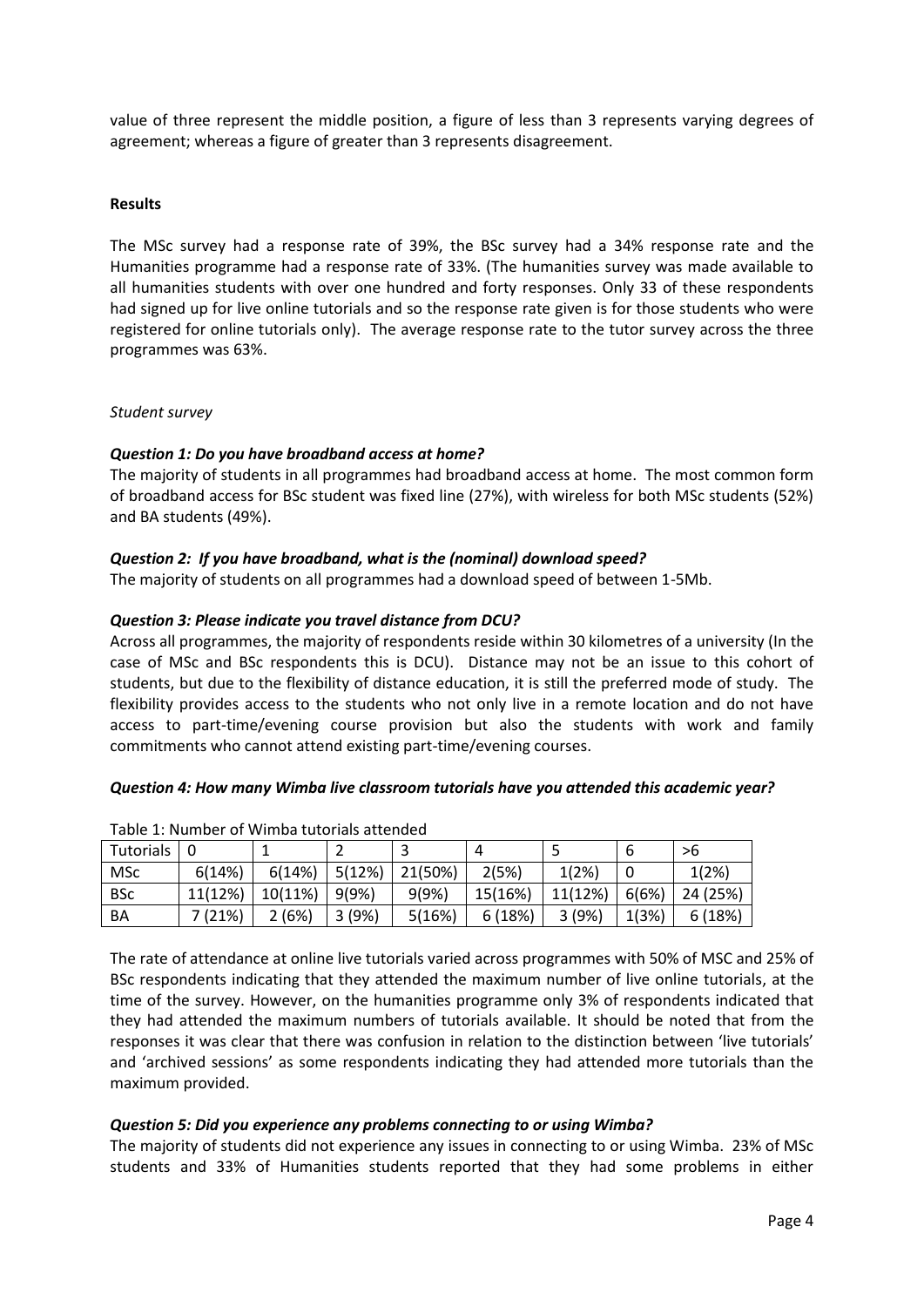connecting to or using Wimba. However, 63% of BSc students indicated that they experienced problems.

The main issues related to using Wimba rather than connection issues with the most common issues relating to the use of laptop speakers and in-built microphones in laptops.

40% of tutors indicated some issues connecting to Wimba with only 25% experiencing problems when using the online tutorials.

## *Question 6: Have you accessed the Wimba archive?*

80% of respondents from the postgraduate and BSc programmes together with 64% of Humanities students had accessed the Wimba archive.

## *Question 7: Have you any comments you would like to make on your experience of Wimba-based tutorials?*

The majority of students reported a positive experience of using Wimba but stated that they had been made aware of the possibility of potential issues with the introduction of a new system. The types of issues reported by students can be grouped within five main themes: technical, timetabling, archive, content and collaboration.

Sound quality was the main technical issue with students reporting that slides occasionally did not synchronise with the voiceover and there were some instances where students experienced time delays. In conjunction with low bandwidth issues, the web camera intermittently caused problems. However, a number of students stated that they would still prefer to retain the use of the camera as they felt they wanted to be able to see the tutor and their fellow students. They also felt the camera encouraged a more interactive environment.

*'I think seeing someone on screen during the tutorial can keep you interested and makes the tutorial feel much more interactive. '(Humanities, Student)*

The BSc students reported an issue with the timetabling of the online tutorials, with many students expressing concern with the 18.30 start. Many students felt this start time did not allow students to travel from work and interfered with a crucial part of family time, mainly dinnertime and bedtime for children. Across all programmes, students stated that they would prefer more frequent tutorials.

The most popular feature of the online tutoring system was the archive. Students felt that the archive was a valuable learning resource which allowed them to review tutorials that they missed which enabled students to manage the pace of their learning and their own schedule.

'*Downloading the archives is very useful, as it gives me the ability to structure my own time' (BSc Student)*

The main issue in relation to the delivery of the content of a tutorial, across all programmes, was students did not find it effective if tutors read their notes online rather than engage the students in a discussion.

*'I think it is a fantastic idea but I think the tutors who use this need to try and make it as interactive as possible in addition they need to input their own thoughts and ideas..'(MSc Student)*

The collaborative aspect of Wimba was an important element for the students even when students reported some issues in relation to sound quality.

*'I've used the Wimba classroom several times for collaborative work and it worked well, however, when 2 are [sic] more people are speaking at the same time the echo and feedback are quite off-putting.' (BSc Student)*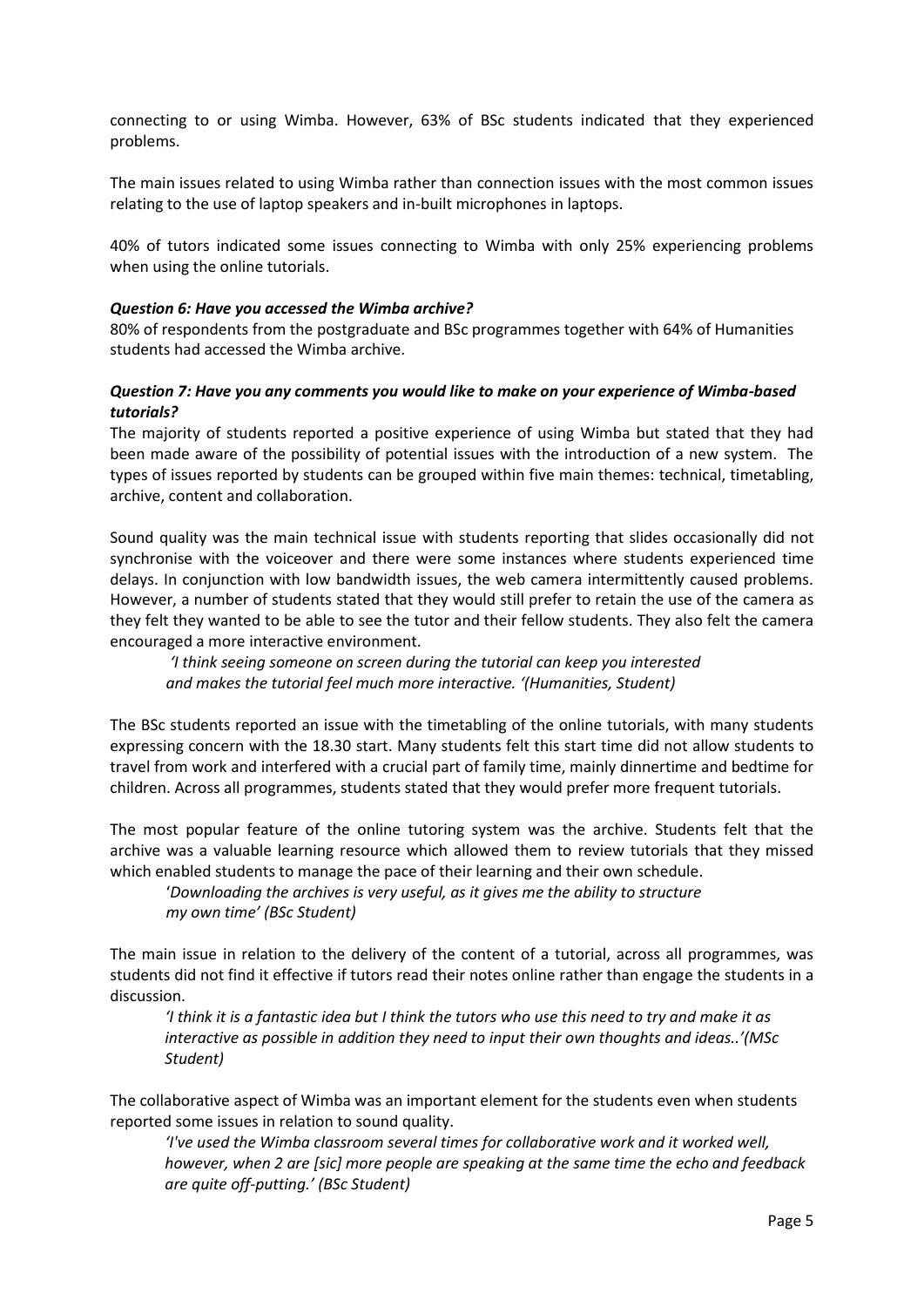New students on the postgraduate programmes were urged to organise student study groups and to arrange study sessions through Wimba. Students reported that they found this very useful for their studies. Second year students did not actively engage with Wimba unless specifically directed to a tutorial session.

*Question 8: How would you rate your overall experience of participating in a tutorial via Wimba?* The majority of students across all programmes reported either an 'excellent' or 'good' experience of using Wimba with 44% of MSc, 54% of BSc and 46% of BA students indicating a positive experience of using Wimba.

Overall breakdown as follows:

Table 2: Overall experience in the participation of Wimba tutorials

|            | Excellent $(1)$ |       | Good (2)   Neutral (3)   Not Good (4)   Poor (5)   Value |  |
|------------|-----------------|-------|----------------------------------------------------------|--|
| MSc        |                 | $-12$ |                                                          |  |
| <b>BSc</b> |                 |       | 14                                                       |  |
| BA         |                 | 12    |                                                          |  |

## *Question 9: Which of the following options would you choose for tutorial support in the future?*

Table 3: Preference for the future provision of tutorials

|                                                      | <b>BSc</b>  | BA              | PG  |
|------------------------------------------------------|-------------|-----------------|-----|
| All tutorials face to face                           | 13%         | 48%             | N/A |
| Half tutorials face to face (in DCU) and half online |             | 60%   29%   N/A |     |
| All tutorials online                                 | 27% 24% N/A |                 |     |

While 48% of humanities students indicated that they would prefer future tutorial provision to consist of face-to-face tutorials only, the majority of humanities students indicated that they would like some form of online classroom to be integrated into future tutorial provision. The majority of BSc students (60%) indicated that they would prefer a blended form of tutorial provision in the future. As the postgraduate programmes are delivered entirely online, the above question was irrelevant to this group of students.

It is important to note that the results of this survey indicate that the majority of students on the BSc and BA programmes would prefer to retain some element of face-to-face tutorial provision.

## *Question 10: Have you any suggestions on how Oscail could make better use of Wimba?*

The main area that students suggested would enhance the experience of online tutorials was enriched collaboration amongst student.

*'Find ways to ensure students participate in the live sessions'*

*'Develop and encourage methods for collaboration between students'*

## *Tutor online survey*

Once the tutors resolved some initial technical problems with the connection they did not report any issues in using Wimba. The feature which was of most benefit to the tutors was the eBoard. Tutors reported using this feature for the delivery of presentations. The feature of least advantage to the tutors was the Apps Sharing function. One possible reason for the unpopularity of this feature was that tutors reported problems in connection when using Apps Share. This disruption in the connection impacted on the sound quality.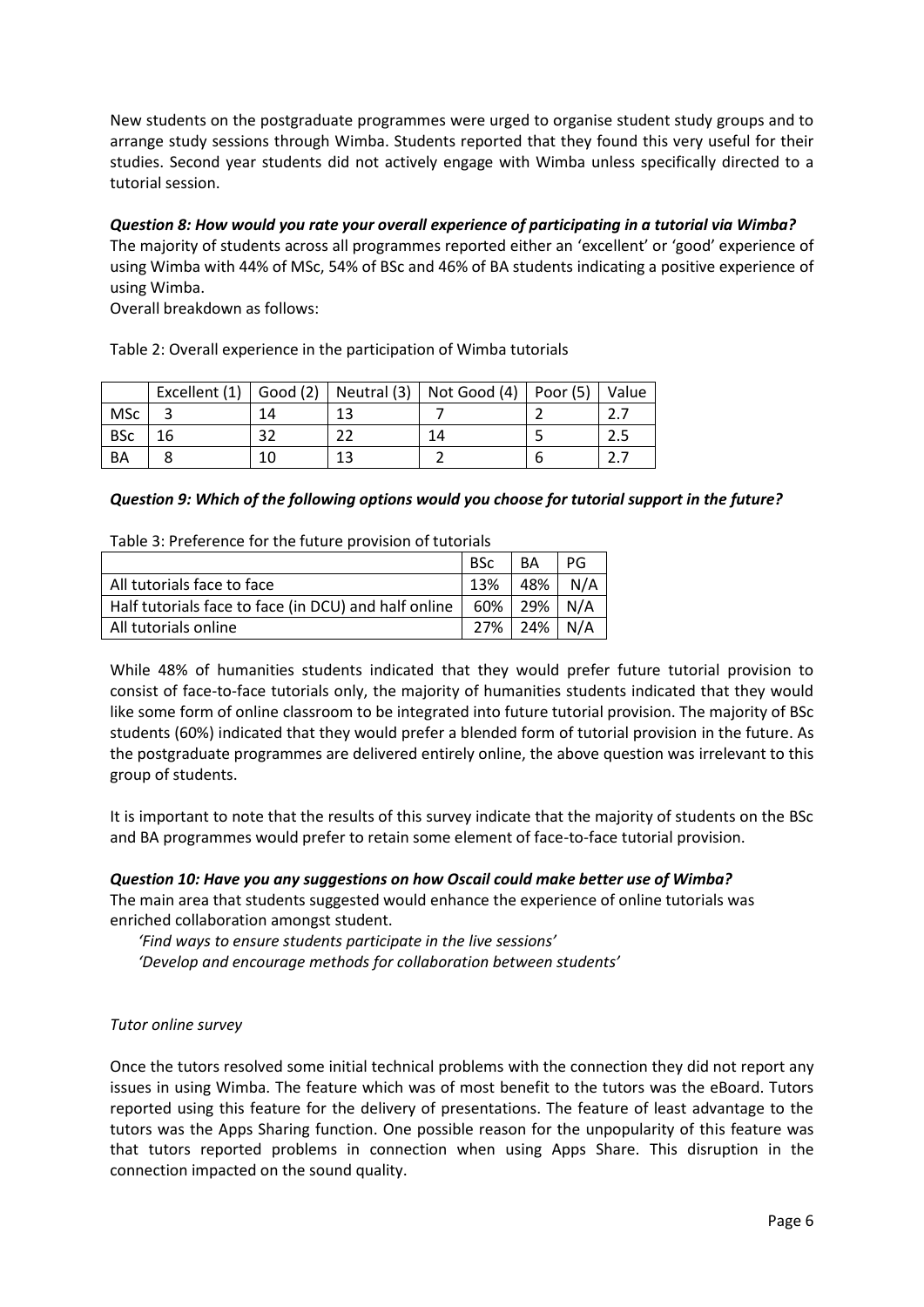One of the main differences tutors reported was the level of preparation required for the online tutorial compared to the traditional face-to-face tutorial. Tutors reported that there was an increased level of preparation required for the online tutorials with some tutors indicating that they felt they needed to 'script' their tutorials for online delivery.

Tutors also reported that the type of interaction with students was different within the online tutorials than within a classroom-based face-to-face tutorial. Compared to the face-to-face tutorials, tutors felt that Wimba enhanced the learning experience of the students and that their own tutoring was enriched.

Tutors indicated that they preferred the shorter timeframe of the online live tutorials compared to the longer duration of the face-to-face tutorials. Online live tutorials were schedule for ninetyminute slots while face-to-face tutorials have a three-hour time slot.

One tutor reported that some students in his group reported that they found it easier to ask a question within the online tutorial rather than at the face-to-face session.

The majority of tutors reported a positive experience of using Wimba (Likert value  $-2$ ).

Some useful suggestions for future use of Wimba were as follows:

- Invite guest speakers to talk on topics for the course
- Bigger groups might ensure more attendance at live sessions
- Remember to use student names to help make it a more personal experience
- Practice with the eboard tools (advice for new tutors)

#### **Discussion**

Distance education students tend to have numerous demands on their time (Simpson 2003, Salmon 2000). The fundamental reason for these students in choosing distance education revolves around their inability to attend traditional university based or part-time/evening lectures. However, these reasons can also impact on a student's availability to attend a live online tutorial. A major motivation for the introduction of online tutorials was due to the low attendance at face-to-face tutorials (Walsh et al, 2011). The archival of online tutorial sessions was a key deciding factor for a number of students who were unable to attend face-to-face tutorials and indeed for those students who could not attend either the face-to-face or online live tutorials. While the attendance rates in some of the online live sessions was low, maximising participation in the live online tutorials could result in a more dynamic and engaging learning environment.

It is evident that the most valuable feature of the online tutorials was the archived sessions of live tutorials. This feature was not only a prized resource for those who could not attend the tutorial but also served as an indispensable revision resource for all students. For the student who could not attend the live online tutorial, the archive can be accessed at a time and location that fits their schedule. The benefits of this feature are hugely important to the distance education student.

Similarly, the archive feature was hugely beneficial for tutors, however, this tool was utilised by tutors in a different manner. Comparable to microteaching, the main advantage of the archived sessions for the tutors was the ability to review their own teaching style, which they felt provided them with an insight into how to improve the quality of their future tutorials. Some of the tutors felt that one of the disadvantages of the archiving feature was that it discouraged some students from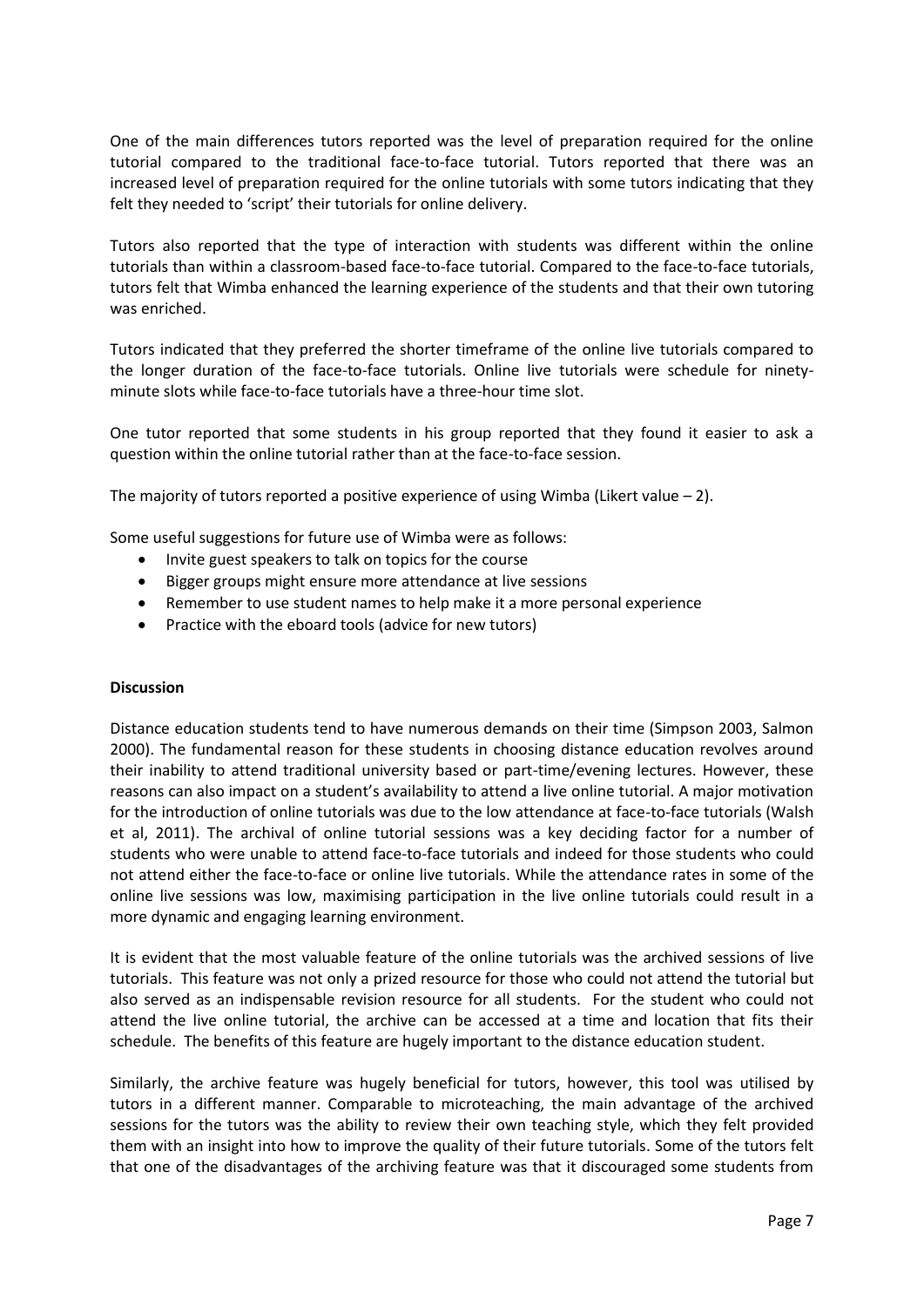participating in the live tutorial. The lack of participation impacted on the richness of tutorial discussions. Tutors felt that some additional benefit needed to be emphasised to encourage students to 'attend' the live tutorial and to participate in the online discussions.

Improved access to and cheaper broadband has been an important deciding factor for the introduction of online live tutorials by Oscail. The majority of students and tutors have access to broadband and therefore the current environment has enabled the smooth delivery of online tutorials.

While the user experience was mostly positive, amongst students and tutors, it was apparent that the majority of students still felt that they would like some face-to-face contact with their tutors and peers during their studies. Whereas some tutors felt that tutorial discussion and engagement was better facilitated in a face-to-face setting, a number of tutors felt the opposite and indeed felt that the level of engagement and interaction was enhanced within the online tutorial. One of the key challenges faced by Oscail has been decreasing attendance rates at tutorials, especially in the non-Dublin based tutorial centres (Walsh et al, 2010). While on some programmes the attendance rate was on par with the level of attendance at the face-to-face tutorials, there was a particular issue with attendance rates on the humanities programme. This may have been as a result the students' perception of the purpose of the online tutorials. While there are no face-to-face tutorials for the postgraduate programmes and tutorials in Dublin only for the Information technology students, tutorials had traditionally been provided in a number of non-Dublin based centres for the humanities programmes. Also, the online tutorials for the postgraduate and undergraduate information technology students was built into the main delivery of tutorials, the provision of online tutorials on the humanities programme was supplementary to the face-to-face delivery. Therefore the motivation for humanities students compared to the other Oscail students may have been different. Humanities students may have opted for online tutorials in preference to not being able to attend face-to-face tutorials in Dublin, solely for the benefit of access to the archived tutorials.

In general, accessing and using Wimba was relatively easy. However, the information technology students indicated a higher level of concern in using Wimba. The main reported concern focused on the sound quality especially when using laptop speakers and built-in microphones. While students were in general content to deal with technical issues on their devices, they were less lenient if a tutor experienced a connection issue and indeed regarded their own experience as problematic when in fact the problem was with the tutor connection and not their own.

Online live tutoring altered the teaching style required by our tutors. The duration of tutorials needed to be shortened as tutors felt that it was a more concentrated environment which required a more encompassing delivery from the tutors. These tutorials were more demanding of the tutors in that they constantly had to engage with the students as the tutors could not 'read' facial and body expressions.

## **References**

Astin, A. W. (1985). Achieving Educational Excellence San Francisco: Jossey-Bass.

Basak, H. H. and Cakir, S. (2004). Creating a Virtual Classroom for Interactive Synchronous Web Education for Dokuz Eylul University, Izmir, European Journal of Open, Distance and E-Learning ISSN 1027-5207. Accessed online at:<http://www.eurodl.org/index.php?article=138>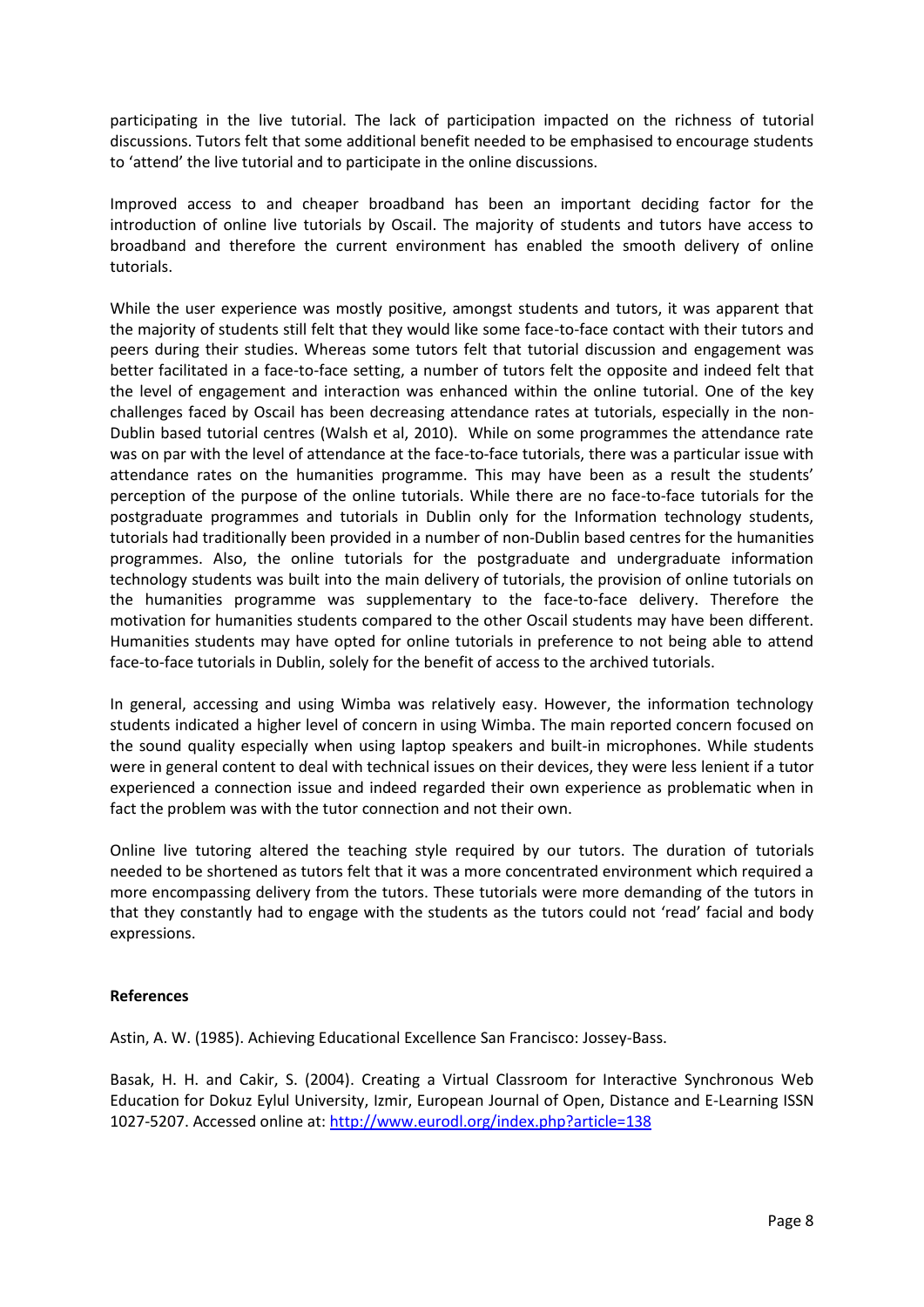Cakir, S. and Basak, H. H. (2004). Creating a Virtual Classroom for Interactive Synchronous Web Education for Dokuz Eylul University, European Journal of Open, Distance and E-Learning ISSN 1027- 5207. Accessed online at[: http://www.eurodl.org/index.php?article=138](http://www.eurodl.org/index.php?article=138) 

Conole, G. (2012). Digital literacies for a modern learning context. Accessed online at: <http://e4innovation.com/>

Conole, G. and Alevizou, P. (2010). Review of the uses(s) of Web 2.0 in Higher Education. Accessed online at[: http://www.heacademy.ac.uk/assets/EvidenceNet/Conole\\_Alevizou\\_2010.pdf](http://www.heacademy.ac.uk/assets/EvidenceNet/Conole_Alevizou_2010.pdf)

Daniel, J. (1998). Can you get my hard nose in focus? Universities, mass education and appropriate technology Available in Eisenstadt, M. & Vincent, T.; The Knowledge Web; Learning and Collaborating on the Net London: Kogan Page.

Dewey, J. (1938). Experience and Education New York: MacMillan.

Eshet-Alkalai, Y. (2004). Digital Literacy; A conceptual framework for survival skills in the digital era Journal of Education Multimedia and Hypermedia. Vol 13, No 1, pp 93-106.

Goodfellow, R. (2012). Web-based Writing Support: Making it Useable for distance Teachers. European Journal of Open, Distance and E-learning. Accessed online at: <http://www.eurodl.org/index.php>

Habermas, J. (1979). Communication and the Evolution of Society Boston: Beacon Press.

Hrastinski, S. (2009). A theory of online learning as online participation, Computers & Education Vol 52, pp 78-82.

Ingram, A. L. and Hathorn, L. G. (2004). Methods for analyzing collaboration in online communications In Roberts, T.S. (Ed), Online Collaborative Learning: Theory and Practice (pp 215- 241) London: Information Science Publishing.

Jenkins, J. (2009). Confronting the challenges of participatory culture: Media education for the 21<sup>st</sup> century, MIT Press.

Johnson, D. W. and Johnson, R. T. (1999). Learning together and alone: Cooperative, competitive and individualistic learning Needham Heights: Allyn and Bacon.

Keegan, D. (1996). Foundations of Distance Education 3rd Edition Routledge: London.

Knowles, M. (1990). The Adult Learner: A neglected species 4<sup>th</sup> Edition Gulf Publishing: Texas.

Lund, A. and Haugh, T. E. (2011). Designs for Teaching and Learning in Technology-Rich Learning Environments Nordic Journal of Digital Literacy Nr 04. Accessed online at: [http://www.idunn.no/ts/dk/2011/04/art04?mode=print&skipDecorating=true&textSize=](http://www.idunn.no/ts/dk/2011/04/art04?mode=print&skipDecorating=true&textSize)

Naughton, J. (2012). From Gutenberg to Zuckerberg: What you really need to know about the Internet London: Quercus.

Palloff, R. M. and Pratt, K. (2005). Collaborating online: Learning together in community San Francisco: Jossey-Bass.